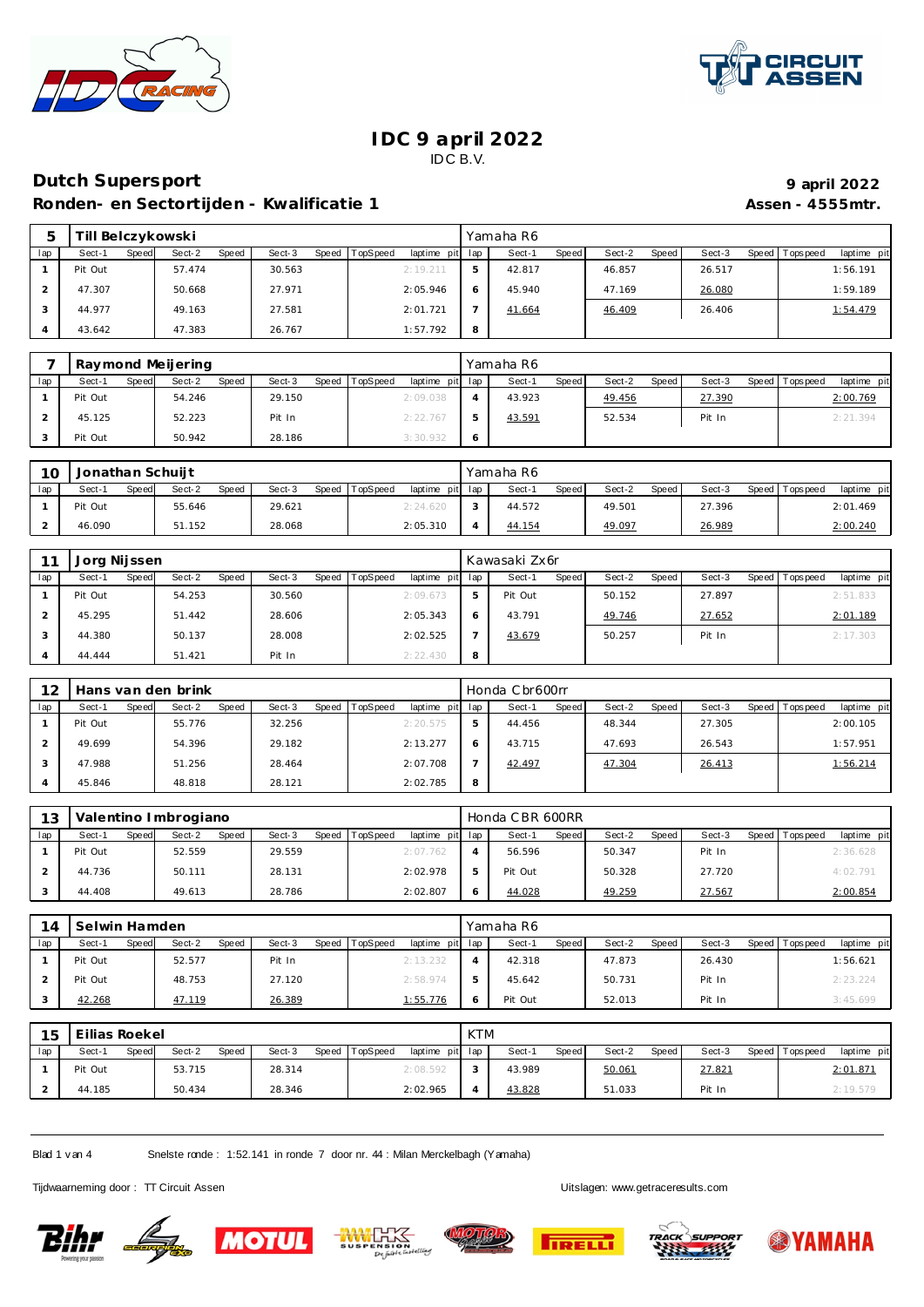



### **Dutch Supersport 9 april 2022** Ronden- en Sectortijden - Kwalificatie 1 **Assen - 4555mtr.** Assen - 4555mtr.

| 18  | Kay Steenbergen |       |        |       |        |       |                 |             |     | Yamaha R6 |       |        |       |        |                |             |
|-----|-----------------|-------|--------|-------|--------|-------|-----------------|-------------|-----|-----------|-------|--------|-------|--------|----------------|-------------|
| lap | Sect-1          | Speed | Sect-2 | Speed | Sect-3 | Speed | <b>TopSpeed</b> | laptime pit | lap | Sect-1    | Speed | Sect-2 | Speed | Sect-3 | Speed Topspeed | laptime pit |
|     | Pit Out         |       | 56.318 |       | 29.991 |       |                 | 2:16.625    |     | Pit Out   |       | 50.924 |       | 29.228 |                | 4:30.783    |
|     | 45.240          |       | 50.422 |       | 28.066 |       |                 | 2:03.728    |     | 45.090    |       | 49.556 |       | 28.188 |                | 2:02.834    |
|     | 44.428          |       | 49.689 |       | Pit In |       |                 | 2:19.250    |     | 45.007    |       | 53.515 |       | 28.280 |                | 2:06.802    |

| 20  | Rick Kooistra   |                 |                 |                                    | Yamaha r6              |                 |        |                                |
|-----|-----------------|-----------------|-----------------|------------------------------------|------------------------|-----------------|--------|--------------------------------|
| lap | Sect-1<br>Speed | Sect-2<br>Speed | Sect-3<br>Speed | laptime pit lap<br><b>TopSpeed</b> | Sect-1<br><b>Speed</b> | Sect-2<br>Speed | Sect-3 | laptime pit<br>Speed Tops peed |
|     | Pit Out         | 50.757          | Pit In          | 2:12.589                           | 43.224                 | 48.599          | Pit In | 2:15.870                       |
|     | Pit Out         | 48.716          | 26.451          | 3:59.061                           | Pit Out                | 48.378          | 26.467 | 4:42.894                       |
|     | 42.162          | 46.786          | 26.329          | 1:55.277                           |                        |                 |        |                                |

| 23  | Eddie de Boer   |                 |                 |                             |   | Yamaha R6              |                 |        |                               |
|-----|-----------------|-----------------|-----------------|-----------------------------|---|------------------------|-----------------|--------|-------------------------------|
| lap | Sect-1<br>Speed | Sect-2<br>Speed | Sect-3<br>Speed | TopSpeed<br>laptime pit lap |   | Sect-1<br><b>Speed</b> | Sect-2<br>Speed | Sect-3 | Speed Topspeed<br>laptime pit |
|     | 44.639          | 49.472          | 27.339          | 2:01.450                    |   | 41.519                 | 46.898          | 26.428 | 1:54.845                      |
|     | 42.643          | 47.979          | Pit In          | 2:10.937                    |   | 42.759                 | 48.512          | 26.664 | 1:57.935                      |
|     | Pit Out         | 47.192          | 27.149          | 2:22.248                    |   | 41.837                 | 47.092          | 26.476 | 1:55.405                      |
|     | 43.834          | 48.898          | 26.466          | 1:59.198                    | 8 |                        |                 |        |                               |

| 24  | Sem van Voorden<br>Speed TopSpeed<br>Sect-2<br><b>Speed</b><br>Sect-3<br>Sect-1<br><b>Speed</b> |  |        |  |        |  |  | Yamaha R6       |        |       |        |       |        |                   |             |
|-----|-------------------------------------------------------------------------------------------------|--|--------|--|--------|--|--|-----------------|--------|-------|--------|-------|--------|-------------------|-------------|
| lap |                                                                                                 |  |        |  |        |  |  | laptime pit lap | Sect-1 | Speed | Sect-2 | Speed | Sect-3 | Speed   Tops peed | laptime pit |
|     | Pit Out                                                                                         |  | 53.876 |  | 28.981 |  |  | 2:10.432        | 43.472 |       | 50.005 |       | 27.687 |                   | 2:01.164    |
|     | 44.969                                                                                          |  | 49.972 |  | 27.423 |  |  | 2:02.364        |        |       |        |       |        |                   |             |

| 25  | Jim de Goede |       |        |       |        |       |          |                 | Suzuki GSXR600 |              |        |              |        |                 |             |
|-----|--------------|-------|--------|-------|--------|-------|----------|-----------------|----------------|--------------|--------|--------------|--------|-----------------|-------------|
| lap | Sect-1       | Speed | Sect-2 | Speed | Sect-3 | Speed | TopSpeed | laptime pit lap | Sect-1         | <b>Speed</b> | Sect-2 | <b>Speed</b> | Sect-3 | Speed Tops peed | laptime pit |
|     | Pit Out      |       | 56.487 |       | 29.662 |       |          | 2:17.868        | 42.169         |              | 47.360 |              | 26.365 |                 | 1:55.894    |
|     | 44.606       |       | 50.401 |       | 27.160 |       |          | 2:02.167        | 41.613         |              | 47.631 |              | 26.303 |                 | 1:55.547    |
|     | 42.667       |       | 48.754 |       | 26.720 |       |          | 1:58.141        |                |              |        |              |        |                 |             |

| $\cap$ | Patrick Oosterhof |       |        |       |        |       |          |                 | Yamaha R6 |       |        |       |        |                   |             |
|--------|-------------------|-------|--------|-------|--------|-------|----------|-----------------|-----------|-------|--------|-------|--------|-------------------|-------------|
| lap    | Sect-1            | Speed | Sect-2 | Speed | Sect-3 | Speed | TopSpeed | laptime pit lap | Sect-1    | Speed | Sect-2 | Speed | Sect-3 | Speed   Tops peed | laptime pit |
|        | Pit Out           |       | 55.977 |       | 29.229 |       |          | 2:12.033        | 49.434    |       | 55.052 |       | Pit In |                   | 2:30.952    |
|        | 45.574            |       | 50.539 |       | 28.208 |       |          | 2:04.321        |           |       |        |       |        |                   |             |

| 35  | Finn de Bruin |       |        |       |        |       |          |             |     | Yamaha R6 |              |        |         |        |                |             |
|-----|---------------|-------|--------|-------|--------|-------|----------|-------------|-----|-----------|--------------|--------|---------|--------|----------------|-------------|
| lap | Sect-1        | Speed | Sect-2 | Speed | Sect-3 | Speed | TopSpeed | laptime pit | lap | Sect-1    | <b>Speed</b> | Sect-2 | Speed ! | Sect-3 | Speed Topspeed | laptime pit |
|     | Pit Out       |       | 49.065 |       | 27.919 |       |          | 1:59.939    | 5   | Pit Out   |              | 46.948 |         | 26.181 |                | 3:17.198    |
|     | 43.982        |       | 48.890 |       | 26.901 |       |          | 1:59.773    | 6   | 41.913    |              | 46.857 |         | 26.160 |                | 1:54.930    |
|     | 42.708        |       | 47.295 |       | 26.383 |       |          | 1:56.386    |     | 41.881    |              | 46.839 |         | 25.809 |                | 1:54.529    |
|     | 44.960        |       | 51.588 |       | Pit In |       |          | 2:21.933    | 8   |           |              |        |         |        |                |             |

| 44  |         | Milan Merckelbagh        |        |                               |     | Yamaha YZF R6   |                 |        |                               |
|-----|---------|--------------------------|--------|-------------------------------|-----|-----------------|-----------------|--------|-------------------------------|
| lap | Sect-1  | Sect-2<br>Speed<br>Speed | Sect-3 | Speed TopSpeed<br>laptime pit | lap | Speed<br>Sect-1 | Sect-2<br>Speed | Sect-3 | Speed Topspeed<br>laptime pit |
|     | Pit Out | 51.638                   | 28.081 | 2:19.239                      | ь   | 41.879          | 46.243          | 25.954 | 1:54.076                      |
|     | 44.332  | 48.248                   | 26.537 | 1:59.117                      | 6   | 41.464          | 47.501          | 25.797 | 1:54.762                      |
|     | 42.700  | 47.414                   | 26.817 | 1:56.931                      | -   | 40.922          | 45.833          | 25.386 | 1:52.141                      |
|     | 42.252  | 46.446                   | 25.789 | 1:54.487                      | 8   |                 |                 |        |                               |

Blad 2 v an 4 Snelste ronde : 1:52.141 in ronde 7 door nr. 44 : Milan Merckelbagh (Y amaha)

Tijdwaarneming door : TT Circuit Assen Uitslagen:<www.getraceresults.com>











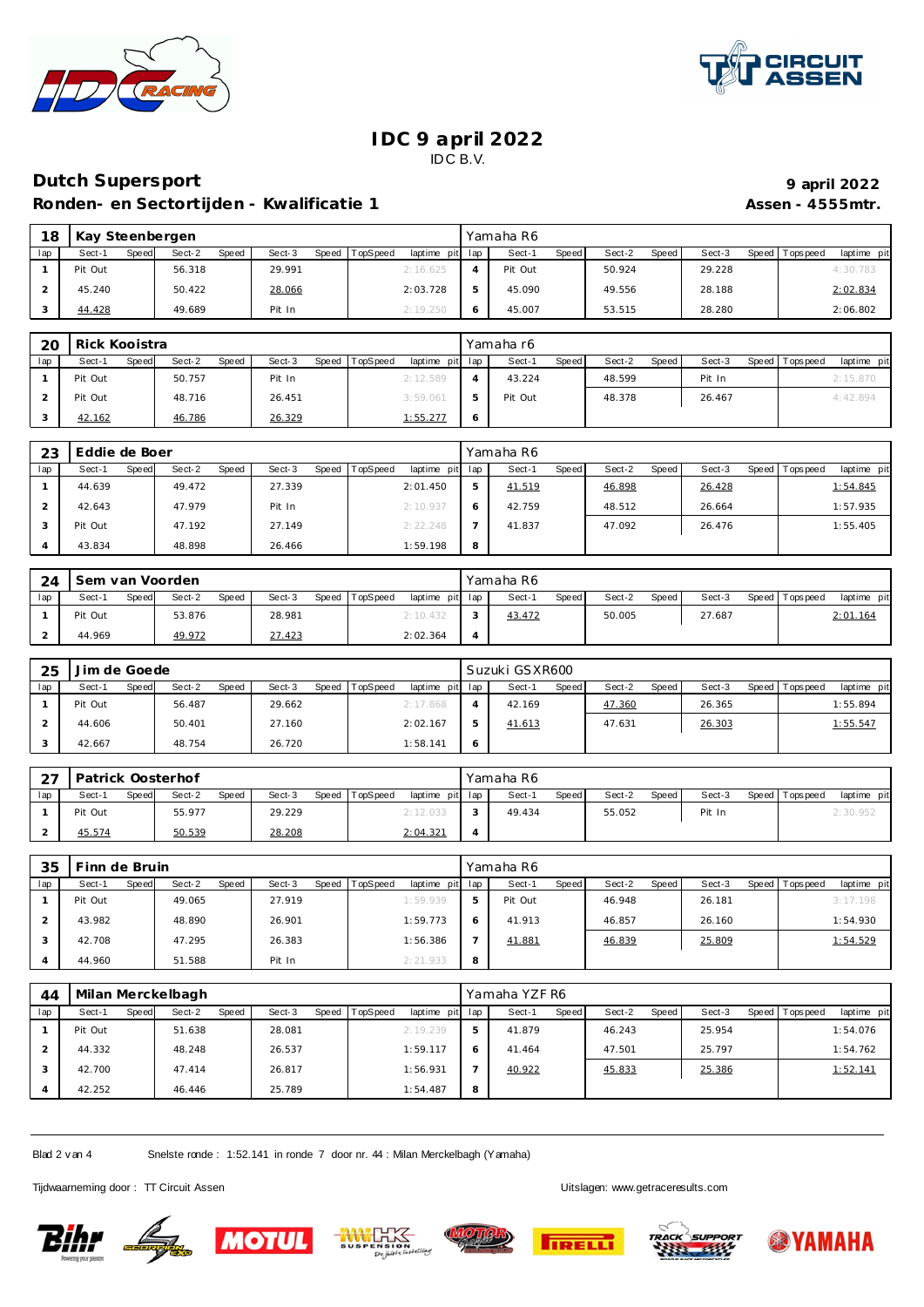



### **Dutch Supersport 9 april 2022**

Ronden- en Sectortijden - Kwalificatie 1 **Assen - 4555mtr.** Assen - 4555mtr.

| 48  | Bart van Drunen |                 |        |                                   |   | Yamaha R6       |                 |        |                                |
|-----|-----------------|-----------------|--------|-----------------------------------|---|-----------------|-----------------|--------|--------------------------------|
| lap | Sect-1<br>Speed | Sect-2<br>Speed | Sect-3 | Speed TopSpeed<br>laptime pit lap |   | Sect-1<br>Speed | Sect-2<br>Speed | Sect-3 | Speed Tops peed<br>laptime pit |
|     | Pit Out         | 1:01.229        | 33.428 | 2:29.473                          |   | 46.197          | 52.308          | 29.531 | 2:08.036                       |
|     | 49.049          | 57.562          | 32.037 | 2:18.648                          |   | 47.803          | 53.149          | 31.112 | 2:12.064                       |
|     | 47.680          | 53.904          | 30.352 | 2:11.936                          |   | 45.823          | 51.482          | 29.057 | 2:06.362                       |
|     | 47.724          | 53.762          | 30.817 | 2:12.303                          | 8 |                 |                 |        |                                |

| 54  | Steven van Haren |                 |                   |                 |                 |   | Yamaha R6 |       |        |       |        |                 |             |
|-----|------------------|-----------------|-------------------|-----------------|-----------------|---|-----------|-------|--------|-------|--------|-----------------|-------------|
| lap | Sect-1<br>Speed  | Sect-2<br>Speed | Speed T<br>Sect-3 | <b>TopSpeed</b> | laptime pit lap |   | Sect-1    | Speed | Sect-2 | Speed | Sect-3 | Speed Tops peed | laptime pit |
|     | Pit Out          | 56.578          | 32.173            |                 | 2:15.835        |   | 45.396    |       | 50.377 |       | 28.035 |                 | 2:03.808    |
|     | 48.613           | 53.311          | 29.553            |                 | 2:11.477        |   | 44.788    |       | 50.315 |       | 27.733 |                 | 2:02.836    |
|     | 46.087           | 54.410          | 28.968            |                 | 2:09.465        |   | 46.390    |       | 57.846 |       | Pit In |                 | 2:54.990    |
|     | 45.746           | 50.159          | 28.230            |                 | 2:04.135        | 8 |           |       |        |       |        |                 |             |

| 58  | Ray Nashid Khali |                                                            |  |  |  |  |  |          |                 | Yamaha YZF-R6 RJ27 |              |        |       |        |                   |             |  |
|-----|------------------|------------------------------------------------------------|--|--|--|--|--|----------|-----------------|--------------------|--------------|--------|-------|--------|-------------------|-------------|--|
| lap | Sect-'           | Sect-3<br>TopSpeed<br>Sect-2<br>Speed  <br>Speed<br>Speedl |  |  |  |  |  |          | laptime pit lap | Sect-              | <b>Speed</b> | Sect-2 | Speed | Sect-3 | Speed   Tops peed | laptime pit |  |
|     |                  |                                                            |  |  |  |  |  | 2:04.824 | -               |                    |              |        |       |        |                   | 2:00.01     |  |

| 60  | Sven Wind       |                 |        |                                   |   | Yamaha R6       |                 |        |                               |
|-----|-----------------|-----------------|--------|-----------------------------------|---|-----------------|-----------------|--------|-------------------------------|
| lap | Sect-1<br>Speed | Sect-2<br>Speed | Sect-3 | Speed TopSpeed<br>laptime pit lap |   | Speed<br>Sect-1 | Speed<br>Sect-2 | Sect-3 | laptime pit<br>Speed Topspeed |
|     | Pit Out         | 50.023          | 27.921 | 2:02.022                          |   | 43.140          | 48.218          | 27.320 | 1:58.678                      |
|     | 43.157          | 48.473          | 27.880 | 1:59.510                          |   | 43.527          | 48.538          | 26.968 | 1:59.033                      |
|     | 42.785          | 47.998          | 27.030 | 1:57.813                          |   | 43.112          | 48.959          | 27.338 | 1:59.409                      |
|     | 43.323          | 48.559          | 27.263 | 1:59.145                          | 8 |                 |                 |        |                               |

| 66  | Louis van Wijhe |       |        |       |        |       |                 |                 | Yamaha r6 |       |        |       |        |                 |             |
|-----|-----------------|-------|--------|-------|--------|-------|-----------------|-----------------|-----------|-------|--------|-------|--------|-----------------|-------------|
| lap | Sect-1          | Speed | Sect-2 | Speed | Sect-3 | Speed | <b>TopSpeed</b> | laptime pit lap | Sect-1    | Speed | Sect-2 | Speed | Sect-3 | Speed Tops peed | laptime pit |
|     | Pit Out         |       | 51.734 |       | 28.466 |       |                 | 2:07.108        | 43.410    |       | 47.245 |       | 26.756 |                 | 1:57.411    |
|     | 45.009          |       | 48.872 |       | 27.464 |       |                 | 2:01.345        | 41.907    |       | 47.769 |       | 26.361 |                 | 1:56.037    |
|     | 43.446          |       | 48.206 |       | 26.839 |       |                 | 1:58.491        |           |       |        |       |        |                 |             |

| 67  | Lucas Arends |       |        |       |        |       |          |                 | Yamaha RJ15 |              |          |       |        |                 |             |
|-----|--------------|-------|--------|-------|--------|-------|----------|-----------------|-------------|--------------|----------|-------|--------|-----------------|-------------|
| lap | Sect-1       | Speed | Sect-2 | Speed | Sect-3 | Speed | TopSpeed | laptime pit lap | Sect-1      | <b>Speed</b> | Sect-2   | Speed | Sect-3 | Speed Tops peed | laptime pit |
|     | Pit Out      |       | 54.812 |       | 29.758 |       |          | 2:11.347        | 44.502      |              | 49.940   |       | 28.587 |                 | 2:03.029    |
|     | 46.442       |       | 51.392 |       | 29.024 |       |          | 2:06.858        | 46.021      |              | 1:00.239 |       | Pit In |                 | 2:37.880    |

| 133 | <b>Frank Mars</b> |       |        |       |        |       |          |                 |   | Kawasaki ZX6R |              |        |       |        |                 |             |
|-----|-------------------|-------|--------|-------|--------|-------|----------|-----------------|---|---------------|--------------|--------|-------|--------|-----------------|-------------|
| lap | Sect-1            | Speed | Sect-2 | Speed | Sect-3 | Speed | TopSpeed | laptime pit lap |   | Sect-1        | <b>Speed</b> | Sect-2 | Speed | Sect-3 | Speed Tops peed | laptime pit |
|     | Pit Out           |       | 54.360 |       | 29.378 |       |          | 2:15.978        |   | 44.576        |              | 51.690 |       | 28.968 |                 | 2:05.234    |
|     | 44.725            |       | 51.586 |       | 29.689 |       |          | 2:06.000        |   | 47.876        |              | 53.087 |       | Pit In |                 | 2:30.895    |
|     | 45.149            |       | 52.007 |       | 28.284 |       |          | 2:05.440        | O |               |              |        |       |        |                 |             |

| 134 | Leon Stolte |                 |       |        |                |                 | Yamaha R6 |       |        |       |        |                 |             |
|-----|-------------|-----------------|-------|--------|----------------|-----------------|-----------|-------|--------|-------|--------|-----------------|-------------|
| lap | Sect-1      | Sect-2<br>Speed | Speed | Sect-3 | Speed TopSpeed | laptime pit lap | Sect-1    | Speed | Sect-2 | Speed | Sect-3 | Speed Tops peed | laptime pit |
|     | Pit Out     | 53.420          |       | 30.015 |                | 2:10.868        | 47.118    |       | 50.762 |       | Pit In |                 | 2:25.942    |
|     | 43.159      | 48.515          |       | 27.512 |                | 1:59.186        |           |       |        |       |        |                 |             |

Blad 3 v an 4 Snelste ronde : 1:52.141 in ronde 7 door nr. 44 : Milan Merckelbagh (Yamaha)

Tijdwaarneming door : TT Circuit Assen Uitslagen:<www.getraceresults.com>